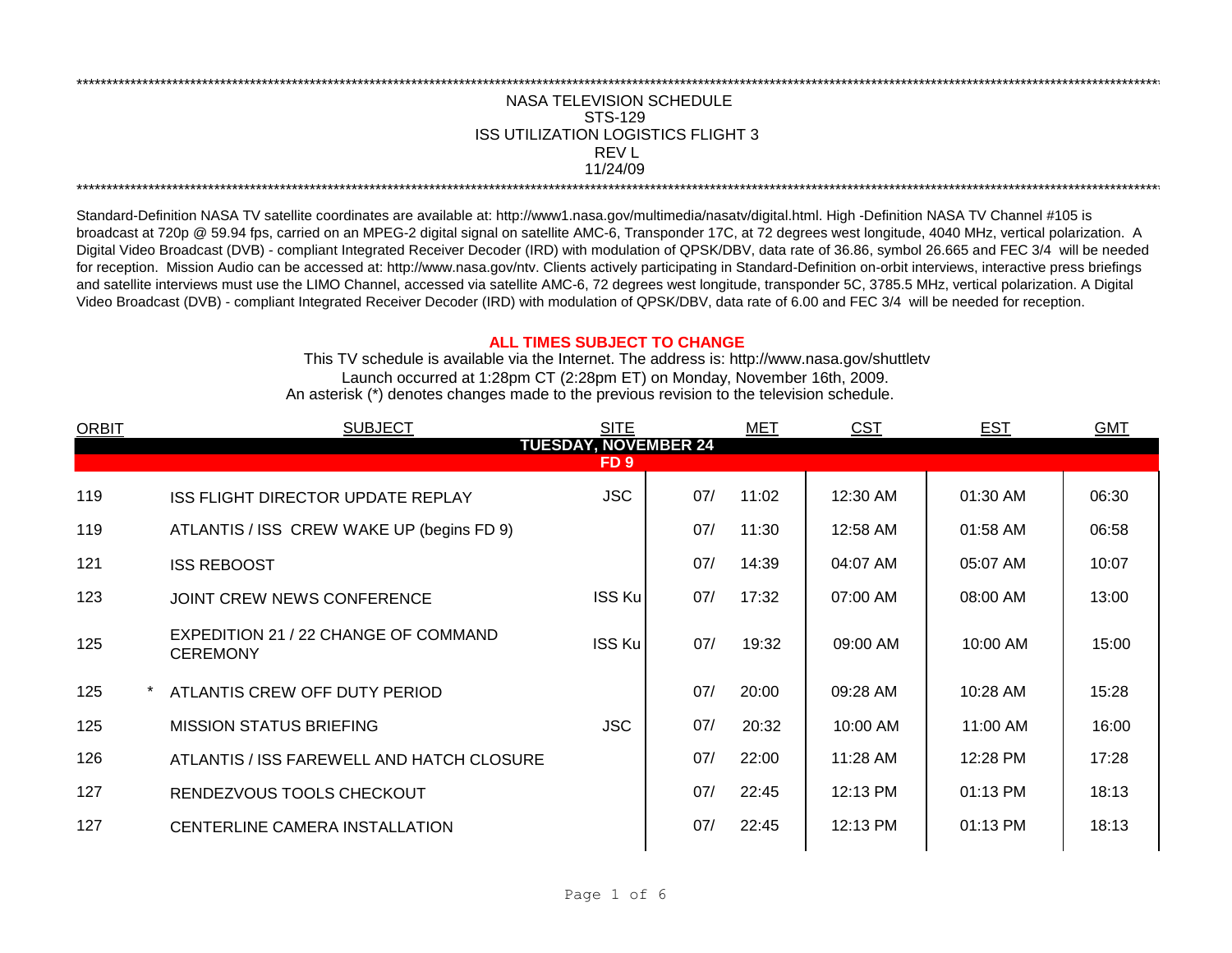| <b>ORBIT</b> | <b>SUBJECT</b>                                                                                                                                | <b>SITE</b>  |     | <b>MET</b> | <b>CST</b> | <b>EST</b> | <b>GMT</b> |
|--------------|-----------------------------------------------------------------------------------------------------------------------------------------------|--------------|-----|------------|------------|------------|------------|
| 127          | JOINT CREW NEWS CONFERENCE REPLAY WITH<br><b>ENGLISH INTERPRETATION</b>                                                                       | <b>JSC</b>   | 07/ | 23:32      | 01:00 PM   | 02:00 PM   | 19:00      |
| 128          | <b>VIDEO FILE</b>                                                                                                                             | HQ           | 08/ | 00:32      | 02:00 PM   | 03:00 PM   | 20:00      |
| 130          | ATLANTIS / ISS CREW SLEEP BEGINS                                                                                                              |              | 08/ | 03:00      | 04:28 PM   | 05:28 PM   | 22:28      |
| 130          | FLIGHT DAY 9 HIGHLIGHTS (replayed on the hour during<br>crew sleep)                                                                           | <b>JSC</b>   | 08/ | 03:32      | 05:00 PM   | 06:00 PM   | 23:00      |
| 131          | HIGH DEFINITION FLIGHT DAY 9 CREW HIGHLIGHTS (if<br>available; on the NASA-TV HDTV Channel; replays from<br>5:00am CT - 4:00pm CT on Nov. 25) | <b>JSC</b>   | 08/ | 05:32      | 07:00 PM   | 08:00 PM   | 01:00      |
|              | <b>WEDNESDAY, NOVEMBER 25</b>                                                                                                                 | <b>FD 10</b> |     |            |            |            |            |
| 135          | ATLANTIS CREW WAKE UP (begins FD 10)                                                                                                          |              | 08/ | 11:00      | 12:28 AM   | 01:28 AM   | 06:28      |
| 135          | <b>ISS CREW WAKE UP</b>                                                                                                                       |              | 08/ | 11:30      | 12:58 AM   | 01:58 AM   | 06:58      |
| 137          | ATLANTIS UNDOCKS FROM ISS                                                                                                                     |              | 08/ | 14:25      | 03:53 AM   | 04:53 AM   | 09:53      |
| 138          | ATLANTIS FLYAROUND OF ISS BEGINS                                                                                                              |              | 08/ | 14:54      | 04:22 AM   | 05:22 AM   | 10:22      |
| 138          | ATLANTIS FINAL SEPARATION FROM ISS                                                                                                            |              | 08/ | 16:08      | 05:36 AM   | 06:36 AM   | 11:36      |
| 138          | SHUTTLE VTR PLAYBACK OF UNDOCKING                                                                                                             |              | 08/ | 16:30      | 05:58 AM   | 06:58 AM   | 11:58      |
| 139          | <b>OBSS UNBERTH</b>                                                                                                                           |              | 08/ | 17:45      | 07:13 AM   | 08:13 AM   | 13:13      |
| 140          | RMS / OBSS LATE INSPECTION OF ATLANTIS' TPS<br><b>BEGINS</b>                                                                                  |              | 08/ | 18:50      | 08:18 AM   | 09:18 AM   | 14:18      |
| 141          | <b>MISSION STATUS BRIEFING</b>                                                                                                                | <b>JSC</b>   | 08/ | 21:02      | 10:30 AM   | 11:30 AM   | 16:30      |
| 143          | <b>OBSS BERTH</b>                                                                                                                             |              | 08/ | 23:05      | 12:33 PM   | 01:33 PM   | 18:33      |
| 143          | <b>VIDEO FILE</b>                                                                                                                             | <b>HQ</b>    | 08/ | 23:32      | 01:00 PM   | 02:00 PM   | 19:00      |
| 144          | POST-MMT BRIEFING                                                                                                                             | <b>JSC</b>   | 09/ | 01:02      | 02:30 PM   | 03:30 PM   | 20:30      |
| 145          | ATLANTIS CREW SLEEP BEGINS                                                                                                                    |              | 09/ | 03:00      | 04:28 PM   | 05:28 PM   | 22:28      |
|              |                                                                                                                                               |              |     |            |            |            |            |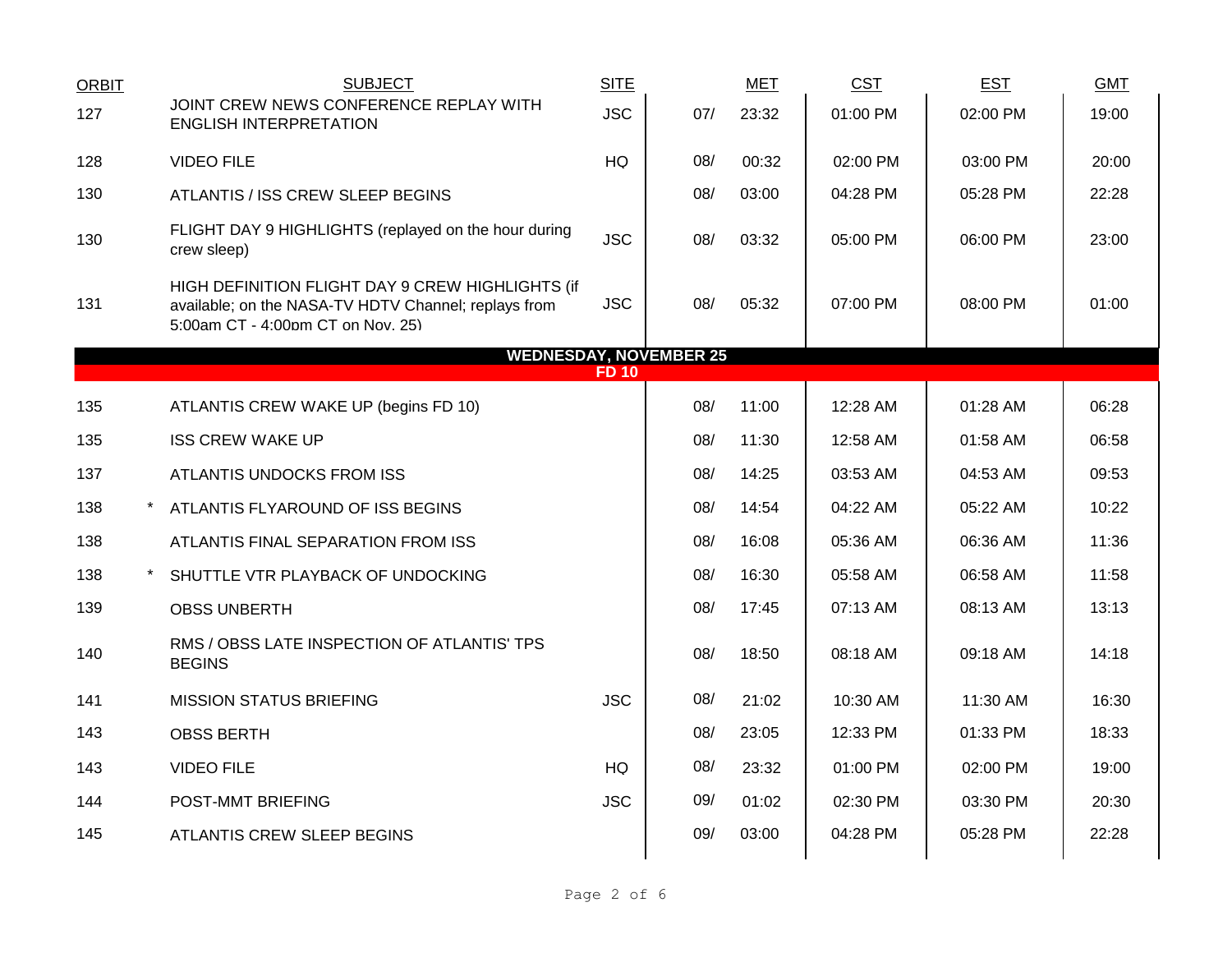| <b>ORBIT</b>                 |  | <b>SUBJECT</b>                                                                                                                                 | <b>SITE</b>  |                            | <b>MET</b> | <b>CST</b> | <b>EST</b> | <b>GMT</b> |  |
|------------------------------|--|------------------------------------------------------------------------------------------------------------------------------------------------|--------------|----------------------------|------------|------------|------------|------------|--|
| 146                          |  | FLIGHT DAY 10 HIGHLIGHTS (replayed on the hour during<br>crew sleep)                                                                           | <b>JSC</b>   | 09/                        | 03:32      | 05:00 PM   | 06:00 PM   | 23:00      |  |
| 147                          |  | HIGH DEFINITION FLIGHT DAY 10 CREW HIGHLIGHTS<br>(if available; on the NASA-TV HDTV Channel; replays from<br>5:00am CT - 4:00pm CT on Nov. 26) | <b>JSC</b>   | 09/                        | 05:32      | 07:00 PM   | 08:00 PM   | 01:00      |  |
| <b>THURSDAY, NOVEMBER 26</b> |  |                                                                                                                                                |              |                            |            |            |            |            |  |
|                              |  |                                                                                                                                                | <b>FD 11</b> |                            |            |            |            |            |  |
| 151                          |  | ATLANTIS CREW WAKE UP (begins FD 11)                                                                                                           |              | 09/                        | 11:00      | 12:28 AM   | 01:28 AM   | 06:28      |  |
| 153                          |  | <b>CABIN STOWAGE BEGINS</b>                                                                                                                    |              | 09/                        | 14:20      | 03:48 AM   | 04:48 AM   | 09:48      |  |
| 153                          |  | <b>FCS CHECKOUT</b>                                                                                                                            |              | 09/                        | 15:20      | 04:48 AM   | 05:48 AM   | 10:48      |  |
| 154                          |  | <b>RCS HOT-FIRE TEST</b>                                                                                                                       |              | 09/                        | 16:30      | 05:58 AM   | 06:58 AM   | 11:58      |  |
| 156                          |  | U.S. PAO EVENT WITH ABC NEWS / WTVT-TV /<br><b>KCBS-TV</b>                                                                                     | <b>TDRE</b>  | 09/                        | 18:45      | 08:13 AM   | 09:13 AM   | 14:13      |  |
| 157                          |  | <b>MISSION STATUS BRIEFING</b>                                                                                                                 | <b>JSC</b>   | 09/                        | 21:02      | 10:30 AM   | 11:30 AM   | 16:30      |  |
| 158                          |  | STOTT'S RECUMBENT SEAT SET UP                                                                                                                  |              | 09/                        | 23:00      | 12:28 PM   | 01:28 PM   | 18:28      |  |
| 159                          |  | KU-BAND ANTENNA STOWAGE                                                                                                                        |              | 10/                        | 00:00      | 01:28 PM   | 02:28 PM   | 19:28      |  |
| 161                          |  | ATLANTIS CREW SLEEP BEGINS                                                                                                                     |              | 10/                        | 03:00      | 04:28 PM   | 05:28 PM   | 22:28      |  |
| 161                          |  | FLIGHT DAY 11 HIGHLIGHTS (replayed on the hour during<br>crew sleep)                                                                           | <b>JSC</b>   | 10/                        | 03:32      | 05:00 PM   | 06:00 PM   | 23:00      |  |
| 163                          |  | HIGH DEFINITION FLIGHT DAY 11 CREW HIGHLIGHTS<br>(if available; on the NASA-TV HDTV Channel; replays from<br>5:00am CT - 4:00pm CT on Nov. 26) | <b>JSC</b>   | 10/                        | 05:32      | 07:00 PM   | 08:00 PM   | 01:00      |  |
|                              |  |                                                                                                                                                |              | <b>FRIDAY, NOVEMBER 27</b> |            |            |            |            |  |
|                              |  |                                                                                                                                                | <b>FD 12</b> |                            |            |            |            |            |  |
| 166                          |  | ATLANTIS CREW WAKE UP (begins FD 12)                                                                                                           |              | 10/                        | 11:00      | 12:28 AM   | 01:28 AM   | 06:28      |  |
| 168                          |  | ATLANTIS DEORBIT PREPARATIONS BEGIN                                                                                                            |              | 10/                        | 14:15      | 03:43 AM   | 04:43 AM   | 09:43      |  |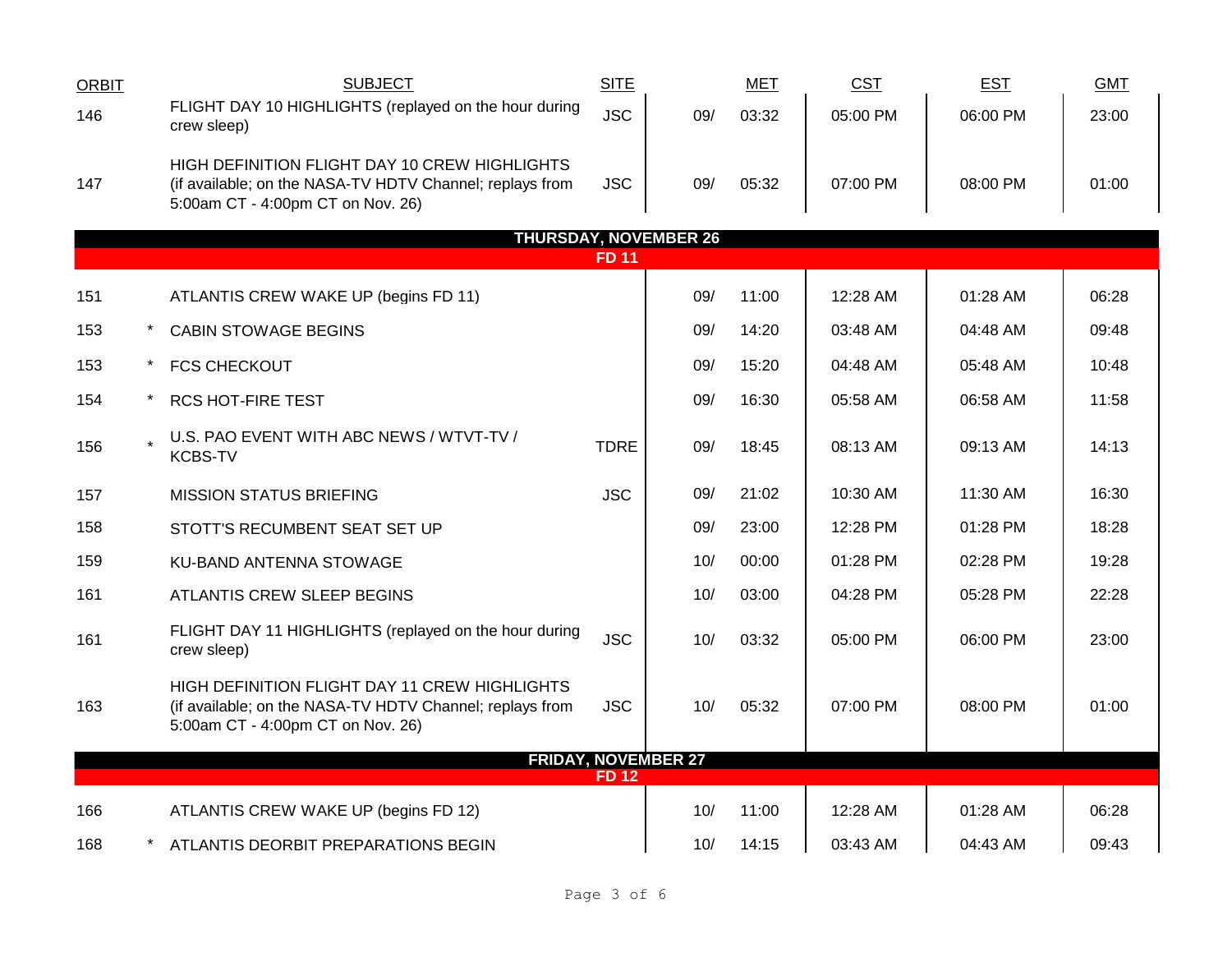| <b>ORBIT</b>                                                       | <b>SUBJECT</b>                                                                                                                                                                                                                                                       | <b>SITE</b> |     | <b>MET</b> | <b>CST</b>        | <b>EST</b> | <b>GMT</b> |
|--------------------------------------------------------------------|----------------------------------------------------------------------------------------------------------------------------------------------------------------------------------------------------------------------------------------------------------------------|-------------|-----|------------|-------------------|------------|------------|
| 169                                                                | PAYLOAD BAY DOOR CLOSING                                                                                                                                                                                                                                             |             | 10/ | 15:33      | 05:01 AM          | 06:01 AM   | 11:01      |
| 171                                                                | <b>ATLANTIS DEORBIT BURN</b>                                                                                                                                                                                                                                         |             | 10/ | 18:13      | 07:41 AM          | 08:41 AM   | 13:41      |
| 172                                                                | MILA C-BAND RADAR ACQUISITION OF ATLANTIS                                                                                                                                                                                                                            |             | 10/ | 19:03      | 08:31 AM          | 09:31 AM   | 14:31      |
| 172                                                                | <b>KSC LANDING</b>                                                                                                                                                                                                                                                   | <b>KSC</b>  | 10/ | 19:16      | 08:44 AM          | 09:44 AM   | 14:44      |
|                                                                    | POST-LANDING NEWS CONFERENCE                                                                                                                                                                                                                                         | <b>KSC</b>  |     |            | NET L+2 HRS.      |            |            |
|                                                                    | ENTRY FLIGHT CONTROL TEAM VIDEO REPLAY<br>(replayed after Post-Landing News Conference)                                                                                                                                                                              | <b>JSC</b>  |     |            | $\sim$ L+3 HRS.   |            |            |
|                                                                    | STS-129 MISSION HIGHLIGHTS VIDEO REPLAY<br>(replayed after Entry Flight Control Team Video)                                                                                                                                                                          | <b>JSC</b>  |     |            | $\sim$ L+3.5 HRS. |            |            |
|                                                                    | STS-129 CREW NEWS CONFERENCE (may be postponed<br>or cancelled)                                                                                                                                                                                                      | <b>KSC</b>  |     |            | NET L+4.5 HRS.    |            |            |
|                                                                    | VIDEO B-ROLL OF STOTT IN CREW QUARTERS<br>(pending availability)                                                                                                                                                                                                     | <b>KSC</b>  |     |            | NET L+6.5 HRS.    |            |            |
|                                                                    |                                                                                                                                                                                                                                                                      |             |     |            |                   |            |            |
|                                                                    |                                                                                                                                                                                                                                                                      |             |     |            |                   |            |            |
|                                                                    | <b>DEFINITION OF TERMS</b>                                                                                                                                                                                                                                           |             |     |            |                   |            |            |
| AMC:<br>APFR:<br>ATA:<br>CBCS:<br>CST:<br>Destiny:<br>ELC1<br>EMU: | <b>Americom Satellite</b><br>Adjustable Portable Foot Restraint<br>Ammonia Tank Assembly<br>Centerline Berthing Camera System<br><b>Central Standard Time</b><br>U.S. Laboratory on ISS<br><b>Express Logistics Carrier 1</b><br><b>Extravehicular Mobility Unit</b> |             |     |            |                   |            |            |

- EST: Eastern Standard Time
- EVA:
- FCS:
- $FD:$
- Eastern Standard Time<br>Extravehicular Activity<br>Flight Control System<br>Flight Day<br>Grappling Adaptor to On-Orbit Railing<br>Greenwich Mean Time **GATOR:**
- GMT:
- HARMONY: Node 2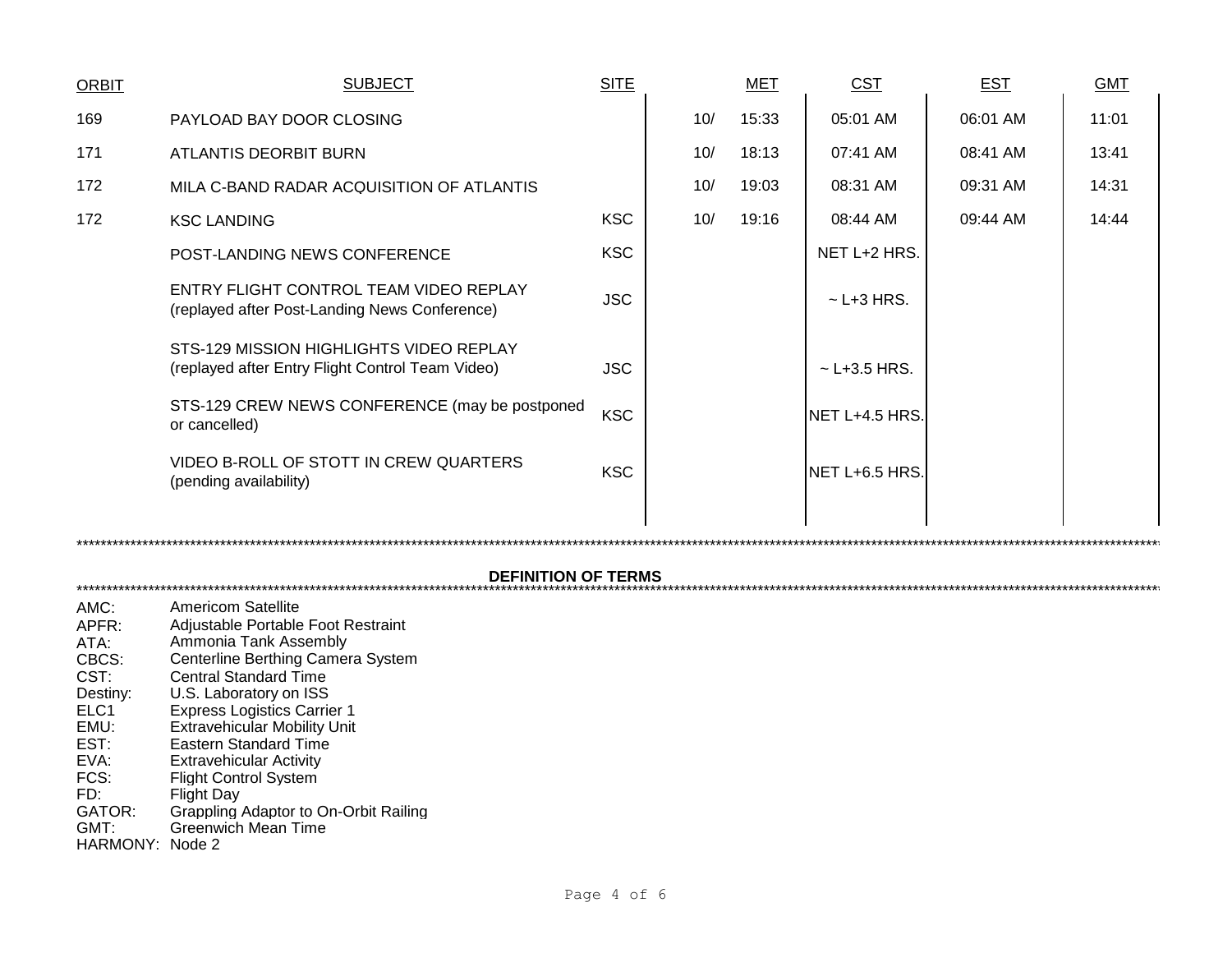| <b>ORBIT</b>  | <b>SUBJECT</b>                                                                                              | <b>SITE</b> | MET | <u>CST</u> | <b>EST</b> | <b>GMT</b> |
|---------------|-------------------------------------------------------------------------------------------------------------|-------------|-----|------------|------------|------------|
| HD:           | <b>High Definition Television</b>                                                                           |             |     |            |            |            |
| HPGT:         | <b>High Pressure Gas Tank</b>                                                                               |             |     |            |            |            |
| HQ:           | <b>NASA Headquarters</b>                                                                                    |             |     |            |            |            |
| ISS:          | <b>International Space Station</b>                                                                          |             |     |            |            |            |
| JSC:          | Johnson Space Center                                                                                        |             |     |            |            |            |
| Kibo:         | Japanese Pressurized Module                                                                                 |             |     |            |            |            |
| KSC:          | <b>Kennedy Space Center</b>                                                                                 |             |     |            |            |            |
| Ŀ.            | Launch or Landing time                                                                                      |             |     |            |            |            |
| LIMO:         | Live Interview Media Outlet channel                                                                         |             |     |            |            |            |
| MECO:         | Main Engine Cut-Off                                                                                         |             |     |            |            |            |
| MET:          | Mission Elapsed Time, which begins at the moment of launch and is read: DAYS/HOURS:MINUTES. LAUNCH=00/00:00 |             |     |            |            |            |
| <b>MILA</b>   | Merritt Island, Florida Tracking Station                                                                    |             |     |            |            |            |
| MMT:          | <b>Mission Management Team</b>                                                                              |             |     |            |            |            |
| MRM-2         | Mini Research Module 2 (new docking port on ISS)                                                            |             |     |            |            |            |
| MS:           | <b>Mission Specialist</b>                                                                                   |             |     |            |            |            |
| NET:          | No Earlier Than                                                                                             |             |     |            |            |            |
| OBSS:         | Orbiter Boom Sensor System                                                                                  |             |     |            |            |            |
| ODS:          | <b>Orbiter Docking System</b>                                                                               |             |     |            |            |            |
| OMS:          | <b>Orbital Maneuvering System</b>                                                                           |             |     |            |            |            |
| ORU:          | <b>Orbital Replacement Unit</b>                                                                             |             |     |            |            |            |
| P3:           | Port Three Truss Segment                                                                                    |             |     |            |            |            |
| PAO:          | <b>Public Affairs office</b>                                                                                |             |     |            |            |            |
| PAS:          | Payload Attachment System                                                                                   |             |     |            |            |            |
| <b>PMA-3:</b> | <b>Pressurized Mating Adapter 3</b>                                                                         |             |     |            |            |            |
| POA:          | Payload ORU Accomodation                                                                                    |             |     |            |            |            |
| RCS:          | <b>Reaction Control System</b>                                                                              |             |     |            |            |            |
| RMS:          | Remote Manipulator System on ATLANTIS                                                                       |             |     |            |            |            |
| RPM:          | <b>Rendezvous Pitch Maneuver</b>                                                                            |             |     |            |            |            |
| SAAGFA:       | Solar Array Assembly Grapple Fixture                                                                        |             |     |            |            |            |
| SASA:         | S-Band Antenna Sub-Assembly                                                                                 |             |     |            |            |            |
| SGANT:        | Space-to-Ground Antenna                                                                                     |             |     |            |            |            |
| <b>SSRMS:</b> | Space Station Remote Manipulator System (Canadarm2 ISS Robotic Arm)                                         |             |     |            |            |            |
| STS:          | <b>Space Transportation System</b>                                                                          |             |     |            |            |            |
| TI:           | <b>Terminal Initiation Rendezvous Maneuver</b>                                                              |             |     |            |            |            |
| TDRE, W:      | Tracking and Data Relay Satellite, East and West Longitudes                                                 |             |     |            |            |            |
| TPS:          | <b>Thermal Protection System</b>                                                                            |             |     |            |            |            |
| UCCAS:        | Unpressurized Cargo Carriers Attachment System                                                              |             |     |            |            |            |
| Unity:        | Connecting Node 1 on International Space Station                                                            |             |     |            |            |            |
| VTR:          | Videotape Recorder                                                                                          |             |     |            |            |            |
| WISE:         | Wide-field Infrared Survey Explorer                                                                         |             |     |            |            |            |
| WLE:          | Wing Leading Edge                                                                                           |             |     |            |            |            |
| Zvezda:       | <b>Russian Service Module of ISS</b>                                                                        |             |     |            |            |            |